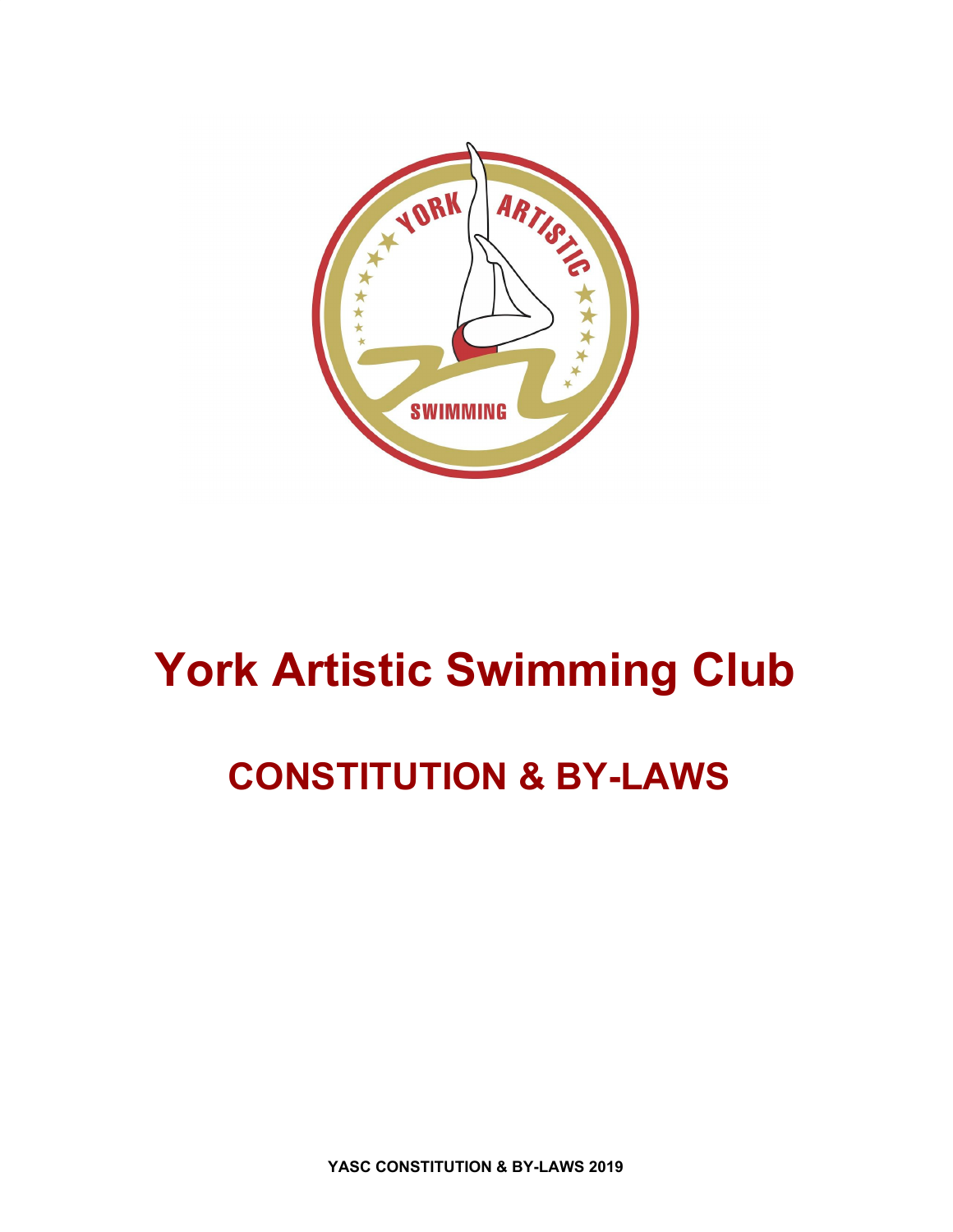### **YORK ARTISTIC SWIM CLUB - CONSTITUTION & BY-LAWS**

#### **CONSTITUTION**

- 1. The name of the Association is "York Artistic Swimming Club".
- 2. The Objectives of the Association are to:
	- a. Provide well qualified coaches to its Members;
	- b. Provide competitive training to its Members;
	- c. Provide recreational introduction to Artistic swimming to its Members, together with the involvement and cooperation of the municipal Recreation Department(s), the Region of York and/or other community based endeavors;
	- d. Encourage its Members at all levels to set personal goals and to achieve personal excellence independently of competitive results;
	- e. Emphasize family involvement and volunteerism;
	- f. Provide a positive growth experience in all areas of life, and at all levels of ability; and
	- g. Work together with local swim clubs, local municipalities and the Region of York to secure a new deep pool facility.
- 3. The Mission of the Association is to encourage and facilitate the pursuit of excellence in the sport of Artistic swimming.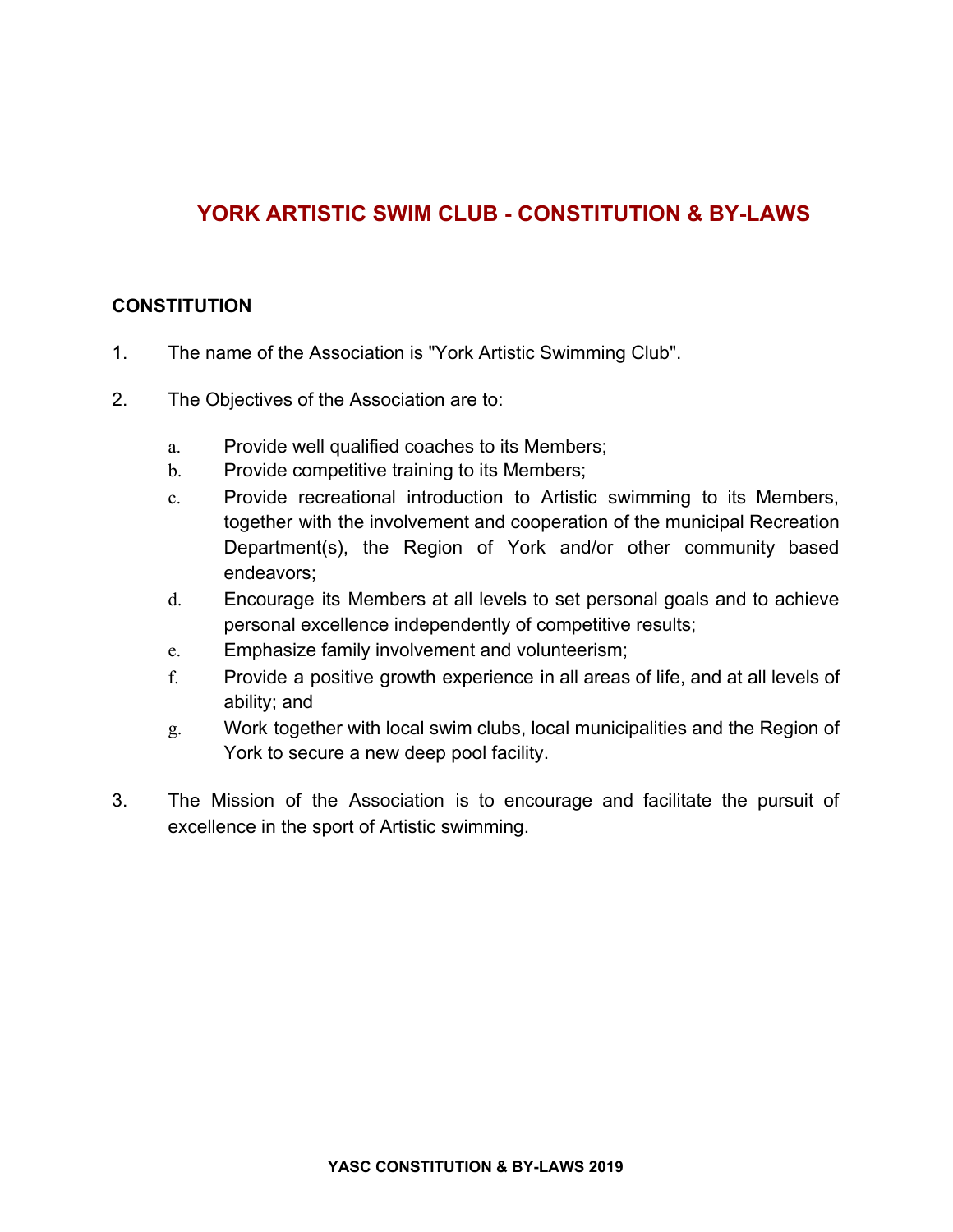#### **BYLAWS**

#### **ARTICLE I GENERAL**

- 1.1 Purpose These Bylaws relate to the general conduct of the affairs of the York Artistic Swimming Club.
- 1.2 Definitions The following terms have these meanings in these Bylaws:
	- a) *Association* means York Artistic Swimming Club.
	- b) *Auditor* means an individual who is not a Director, Officer or employee of the Association, who is appointed by the Members at the Annual General Meeting to audit the books, accounts, and records of the Association for a report to the Members at the next Annual General Meeting.
	- c) *Executive* means the Board of Directors of the Association.
	- d) *Constitution* means a statement comprising the Association's objectives and missions.
	- e) *Day* means a calendar day, whether or not such day falls on a weekend or a holiday.
	- f) *Director* means an individual elected or appointed to serve on the Board pursuant to these Bylaws.
	- g) *Member* means an individual who has fulfilled all the requirements set out in paragraph 2.2 hereof, and who is a member of the Association.
	- h) *Officer* means an individual elected or appointed to serve as an Officer of the Association pursuant to these Bylaws.
	- i) *Ordinary Resolution* means a resolution passed by not less than a majority of the votes cast by the Board, Executive or Members.
	- j) *Special Resolution* means a resolution passed by no less than two-thirds of the votes cast at a meeting of Members for which proper notice has been given.
	- k) *Written Notice* means the notice described in Paragraph 8.1 hereof.
- 1.3 Head Office The head office of the Association will be located at all times at such location within the Province of Ontario as shall be determined by resolution of the Board.
- 1.4 Corporate Seal The Association may have a corporate seal, which may be adopted and may be changed by resolution of the Directors.
- 1.4 No Gain for Members The Association will be carried on without the purpose of gain for its Members and any profits or other accretions to the Association will be used in promoting its objectives.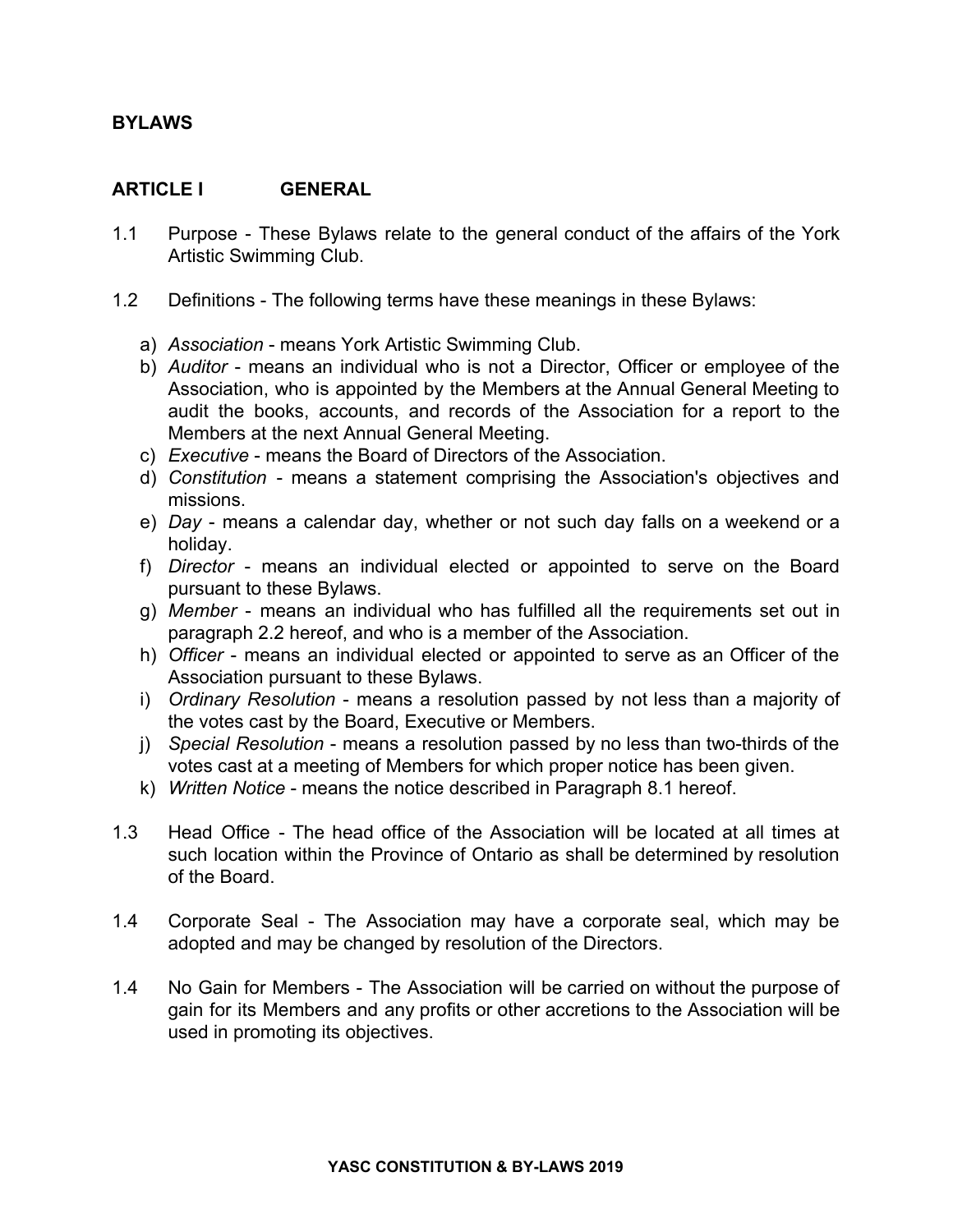- 1.5 Ruling on Bylaws The Board will have the authority to interpret any provision of these Bylaws that is contradictory, ambiguous, or unclear, provided such interpretation is consistent with the objects of the Association.
- 1.7 Conduct of Meetings Unless otherwise specified in these Bylaws, meetings of Members and meetings of the Board will be conducted according to the then current version of Robert's Rules of Order.
- 1.8 Interpretation Words importing the singular will include the plural and vice versa; words importing the masculine shall include the feminine and vice versa; and words importing persons include bodies corporate.
- 1.9 Headings The headings used in the Bylaws are inserted for convenience reference only.

#### **ARTICLE II MEMBERSHIP**

- 2.1 All Members shall be individuals.
- 2.2 Categories The Association may have three (3) categories of membership:
	- a) Artistic Swimmer Any individual over the age of 18 who is registered with Ontario Artistic Swimming as a swimmer at a competitive level within the Province of Ontario.
	- b) Artistic Swimmer Parent A parent/guardian of an individual under the age of 18, provided that individual is registered with Ontario Artistic Swimming as a swimmer at a competitive level within the Province of Ontario.
	- c) Honorary Member An individual whom the Board, by majority vote, has determined has contributed greatly to the development or promotion of amateur Artistic swimming.

Admission of Members

- 2.3 Admission of Members No individual or entity will be admitted as a Member unless:
	- a) The candidate Member has enrolled in the Association in such manner as may be prescribed by the Board from time to time.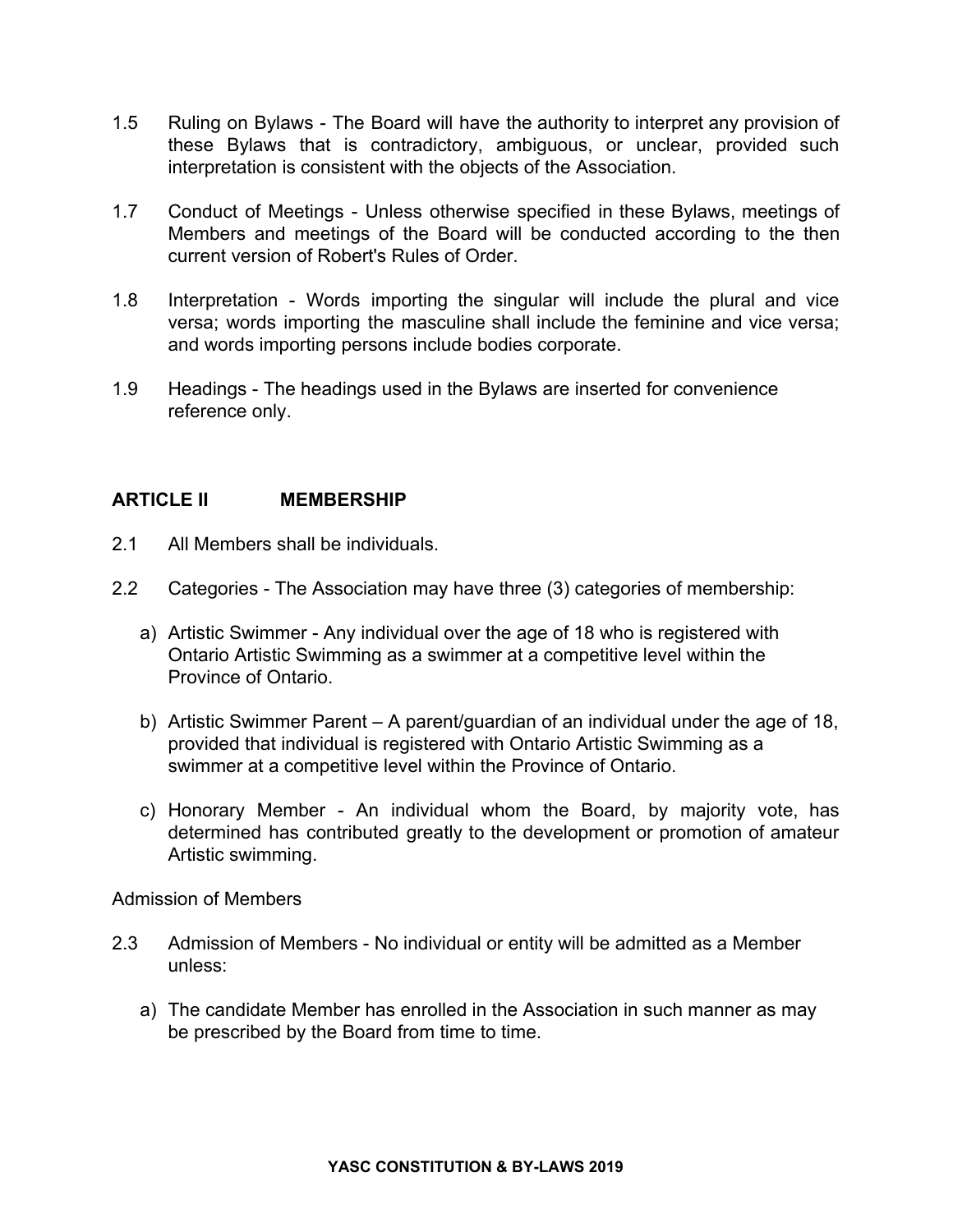- b) The candidate Member was at any time previously a Member, the candidate Member was a Member in good standing at the time of ceasing to be a Member; and
- c) The candidate Member has paid Dues as prescribed by the Board, according to 2.5.

Membership Dues

- 2.4 Year Unless otherwise determined by the Board, the membership year of the Association will be July  $1<sup>st</sup>$ -June  $30<sup>th</sup>$ .
- 2.5 Dues Membership dues for all categories of Membership will be determined annually by the Board. For Swimmer and Swimmer Parent Members, Membership Dues include program fees, registration fees, equipment and uniform fees and all and any other required fees, as the Board may determine. All Dues must for the membership year must be paid by June  $30<sup>th</sup>$ .

Withdrawal and Termination of Membership

- 2.6 Arrears A Member will be expelled from the Association for failing to pay membership dues or monies owed to the Association by the deadline dates prescribed by the Association.
- 2.7 Discipline In addition to expulsion for failure to pay membership dues, a Member may be suspended or expelled from the Association in accordance with the Association's policies and procedures relating to discipline of Members.
- 2.8 May Not Resign A Member may not resign from the Association when the Member is not then in good standing.

#### Good Standing

- 2.9 Definition A Member will be in good standing provided that the Member:
	- a) Has not ceased to be a Member;
	- b) Has not been suspended or expelled from membership, or had other membership restrictions or sanctions imposed;
	- c) Has completed and remitted all documents as required by the Association;
	- d) Has complied with the Constitution, Bylaws, policies and rules of the Association; is not subject to a disciplinary investigation or action by the Association or by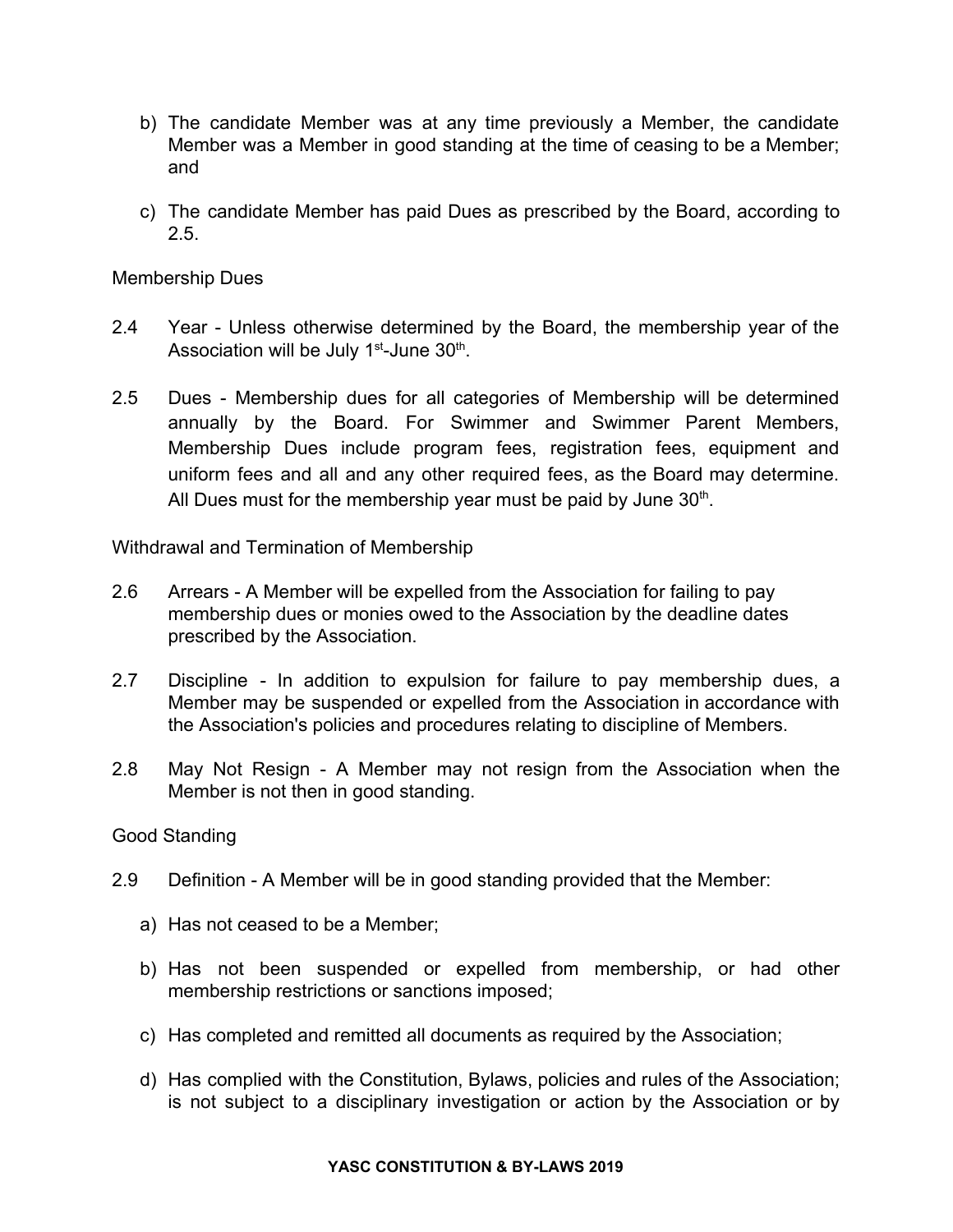Ontario Artistic Swimming, or, if subject to disciplinary action previously, has fulfilled all terms and conditions of such disciplinary action to the satisfaction of the Board; and

- e) Has paid all required membership dues.
- 2.10 Cease to be in Good Standing Members who cease to be in good standing, as determined by the Board, Discipline or Appeal Panels, will not be entitled to vote at meetings of Members and, where the Member is a Director, at meetings of Directors, or be entitled to the benefits and privileges of membership until such time as the Board is satisfied that the Member has met the definition of good standing as set out above.

#### **ARTICLE III MEETINGS OF MEMBERS**

- 3.1 Types of Meetings Meetings of Members will include Annual General Meetings and Special Meetings.
- 3.2 Special General Meeting A Special General Meeting of the Members may be called at any time by the President, by the Board or upon the written requisition of ten (10%) percent or more of the voting Members. The Agenda of special meetings will be limited to the subject matter for which the meeting was duly called.
- 3.3 Location and Date The Association will hold meetings of Members at such date, time and place as determined by the Board. The Annual General Meeting will be held within fifteen (15) months of the last Annual General Meeting and within six (6) months of the Association's fiscal year end.
- 3.4 Notice Written notice of meetings of Members will be given to all Members at least thirty (30) days and not more than sixty (60) days prior to the date of the meeting. Notice will contain a proposed agenda and reasonable information to permit Members to make informed decisions.
- 3.5 Agenda The agenda for the Annual General Meeting will at least include:
- a. Call to order
- b. Establishment of Quorum
- c. Appointment of Scrutineers
- d. Approval of the Agenda
- e. Declaration of any Conflicts of Interest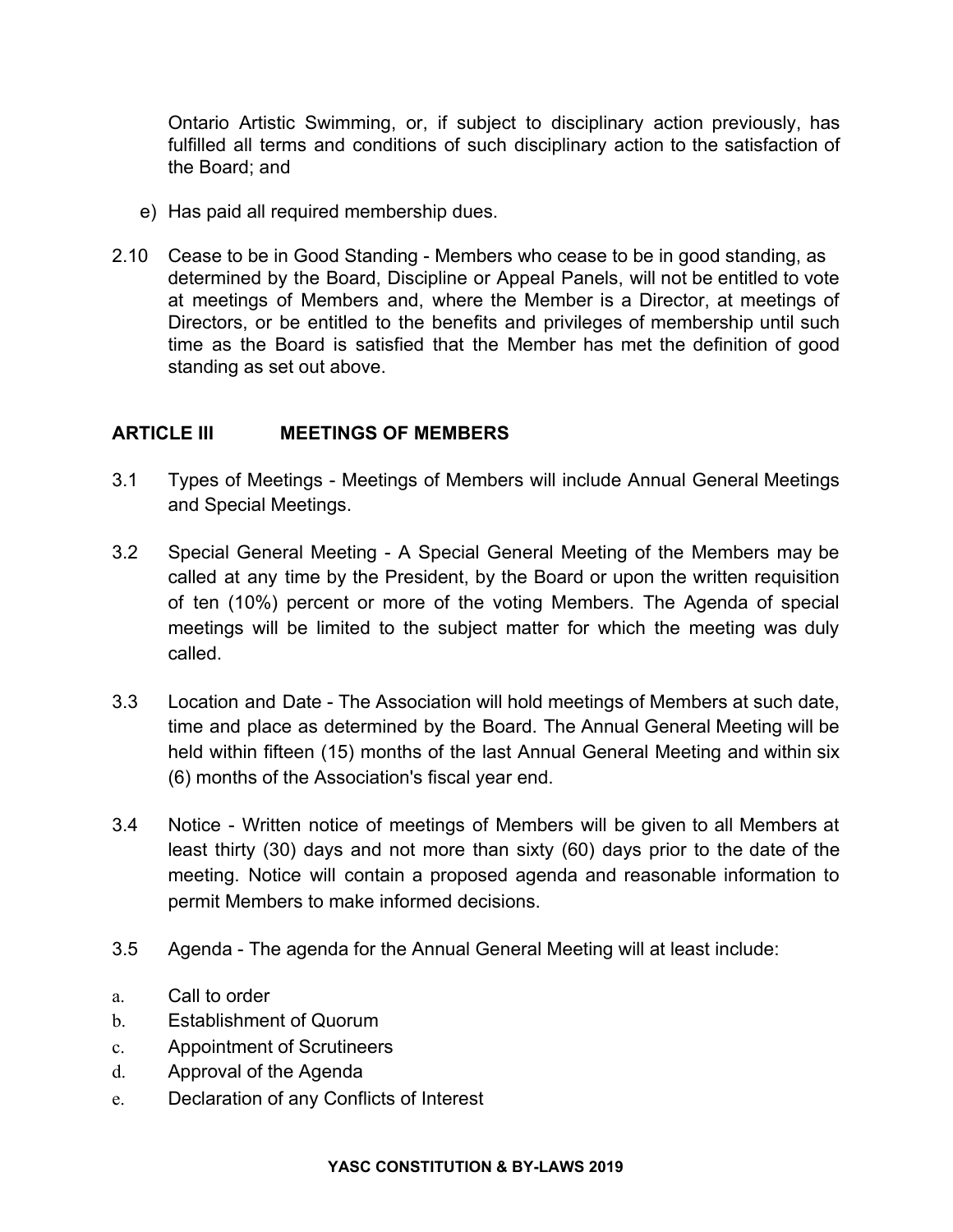- f. Adoption of the Minutes of the previous Annual Meeting
- g. Board, Committee and Staff Reports
- h. Report of Auditors
- i. Appointment of Auditors
- j. Business as specified in the meeting notice
- k. Election of new Directors
- l. Adjournment
- 3.6 New Business Any Member who wishes to have new business placed on the agenda of the meeting will give written notice to the Association at least fifteen (15) days prior to the meeting date or upon the sole discretion of the President or designate.
- 3.7 Quorum five voting Members will constitute a quorum.
- 3.8 Closed Meetings Meetings of Members will be closed to the public except by invitation of the Board.

Voting at Meetings of Members

- 3.9 Voting Privileges Members will have the following voting rights at all meetings of Members:
	- a) Artistic Swimmers eighteen years of age and older may attend meetings of Members and are entitled to one (1) vote.
	- b) Artistic Swimmers seventeen years of age and younger may attend meetings of Members and are entitled to (1) vote provided that their vote shall be exercised by their parent/guardian who is present at that meeting.
	- c) Honorary Members may attend meetings of Members and are entitled to one (1) vote.
- 3.10 Scrutineers At the beginning of each meeting, the Board may appoint one or more scrutineers who will be responsible for ensuring that votes are properly cast and counted.

Proxy Voting

3.11 Every Member entitled to vote at a meeting of Members may by means of a proxy appoint a person, who must be a member in good standing, as the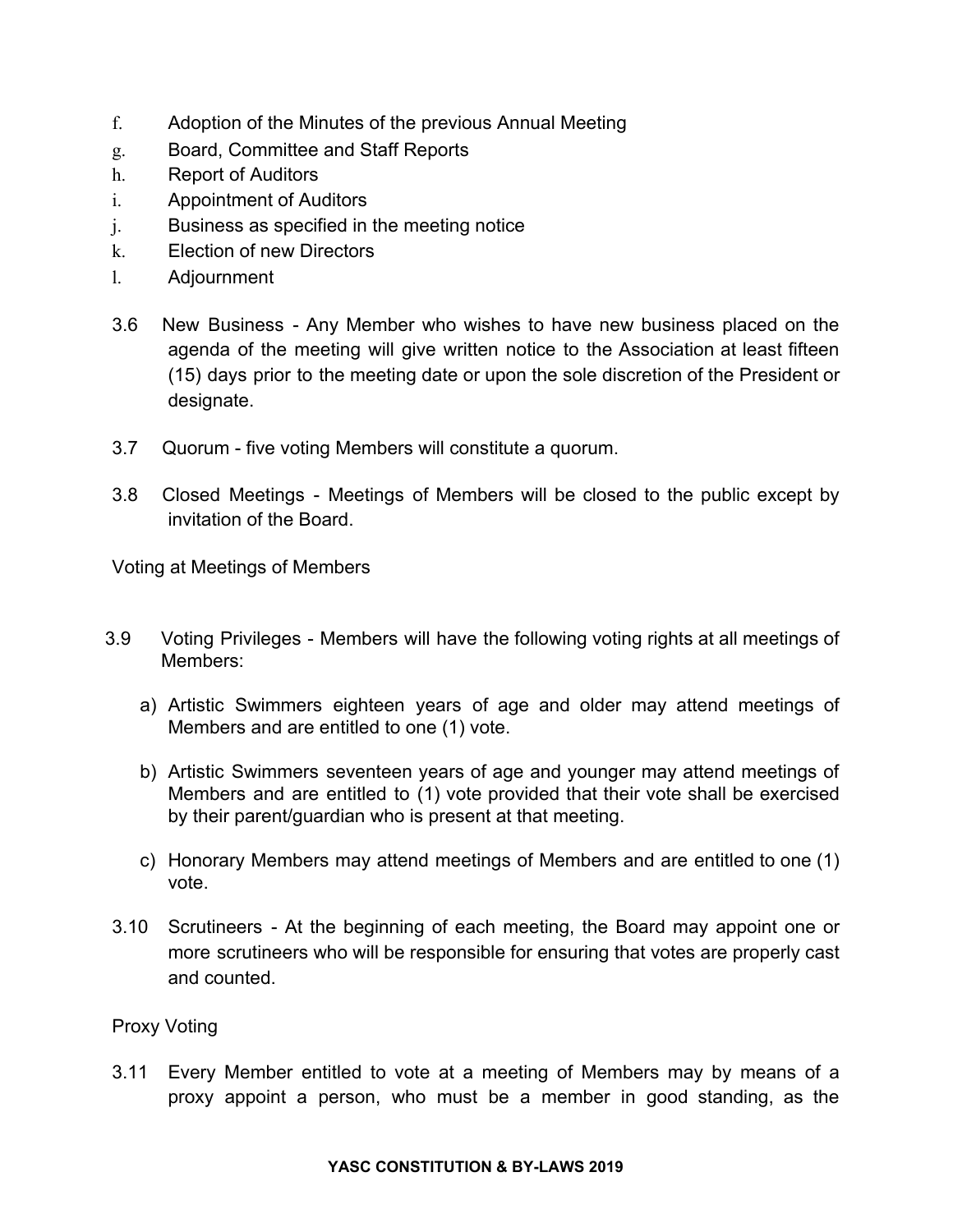Member's nominee to attend and act at the meeting in the manner, to the extent and with the power conferred by the proxy.

- 3.12 Execution and termination A proxy shall be executed by the Member, and ceases to be valid one year from its date or such earlier date as is set out in the proxy.
- 3.13 Contents A proxy shall contain: its effective date or dates; the date it is signed; the appointment and the name of the nominee; the revocation of a former proxy, if required by the grantor of the proxy; and any restrictions, limitations or instructions as to the manner in which the proxy is to be voted.
- 3.14 Revocation A proxy may be revoked by an instrument in writing executed by the Member, and deposited either at the head office of the Association at any time up to and including the last business day preceding the day of the meeting, or any adjournment thereof, at which the proxy is to be used or with the chair of such meeting on the day of the meeting, or adjournment thereof, and upon either of such deposits the proxy is revoked.
- 3.15 Time limit for deposit The directors may by resolution fix a time not exceeding forty-eight hours, excluding Saturdays and holidays, preceding any meeting or adjourned meeting of shareholders before which time proxies to be used at that meeting must be deposited with the Association or an agent thereof, and any period of time so fixed shall be specified in the notice calling the meeting.
- 3.16 Determination of Votes Votes will be determined by a show of hands unless a secret or recorded ballot is requested by the majority of those Members voting; PROVIDED that the Board may, but shall not be compelled to, at any time, and from time to time, institute voting by remote electronic means for any meeting of the Board or the Members.
- 3.17 Majority of Votes Except as otherwise provided in these Bylaws, a majority of the votes cast at the meeting will decide each issue. In the case of a tie, the issue is defeated.
- 3.18 The opportunity for an open forum meeting will be made available to all Members, by the Board, on a regular basis.

#### **ARTICLE IV GOVERNANCE**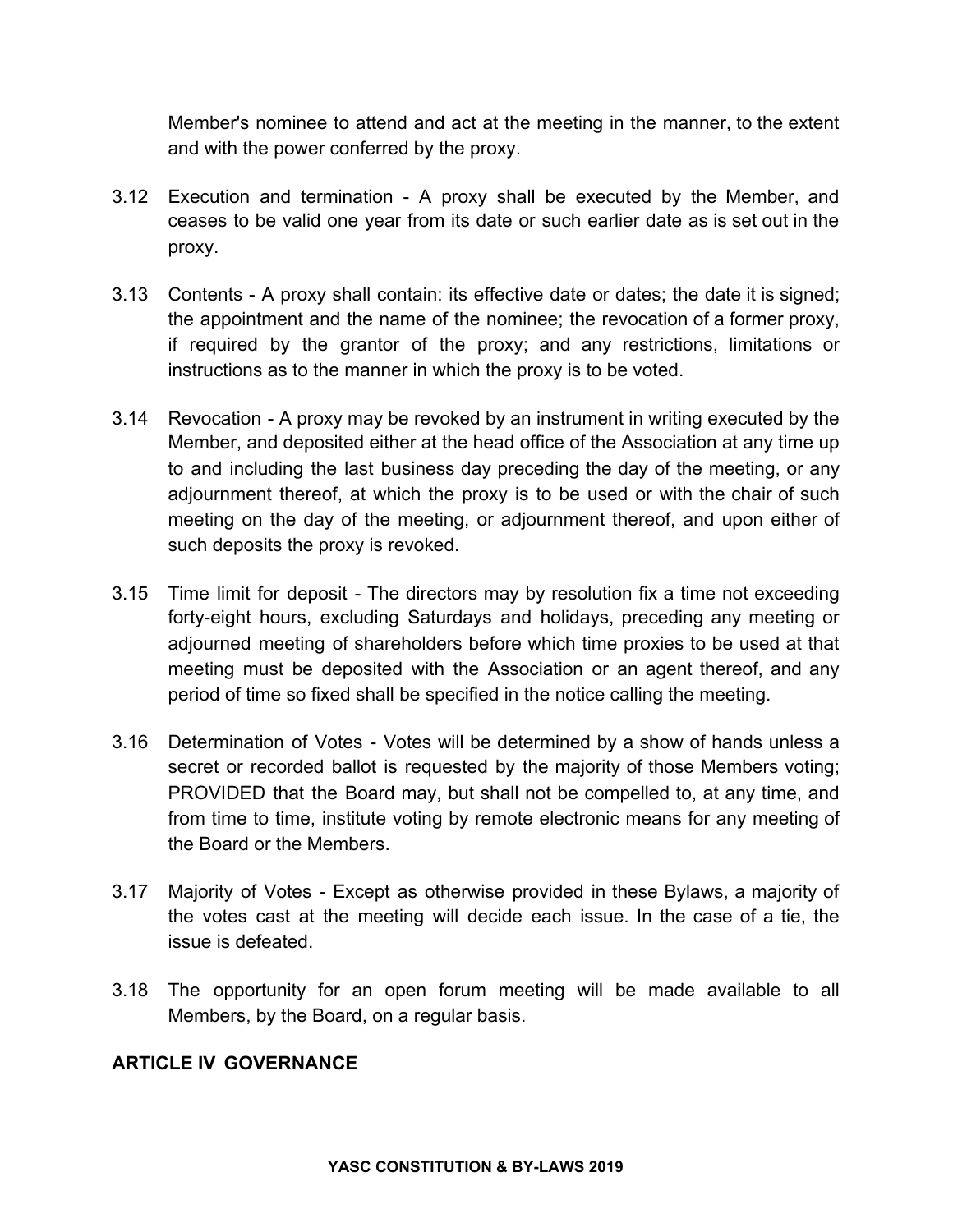Composition of the Board

- 4.1 Directors The Board of the Association shall consist of the following:
- a. President;
- b. Vice President of Finance
- c. Vice President of Communications
- d. Vice President of Fundraising
- e. Vice President of Human Resources
- f. Registrar
- g. Secretary
- h. And two (2) Directors at Large

#### Election

- 4.2 Eligibility Any Member who is eighteen (18) years of age or older, who has the power under law to contract and is a Member in good standing may be nominated for election as a Director; PROVIDED that at any and all times, only one member of any one family may be a member of the Board.
- 4.3 Nominations The Secretary will be responsible to solicit nominations for the election of the Directors.
- 4.4 Nomination Any nomination of an individual for election as a Director shall include the written consent of the nominee; and shall be submitted to the Secretary at least fifteen (15) Days prior to the Annual General Meeting. Nominations positions will be accepted from the floor if the position remains open.
- 4.5 Incumbents Individuals currently on the Board wishing to be re-elected must be nominated for re-election.
- 4.6 Circulation of Nominations Valid nominations received by the Secretary and new business submitted under Section 3.6 shall be circulated to voting Members at least seven (7) Days prior to the Annual General Meeting.
- 4.7 Election The election of Directors will take place annually at the Annual General Meeting as follows: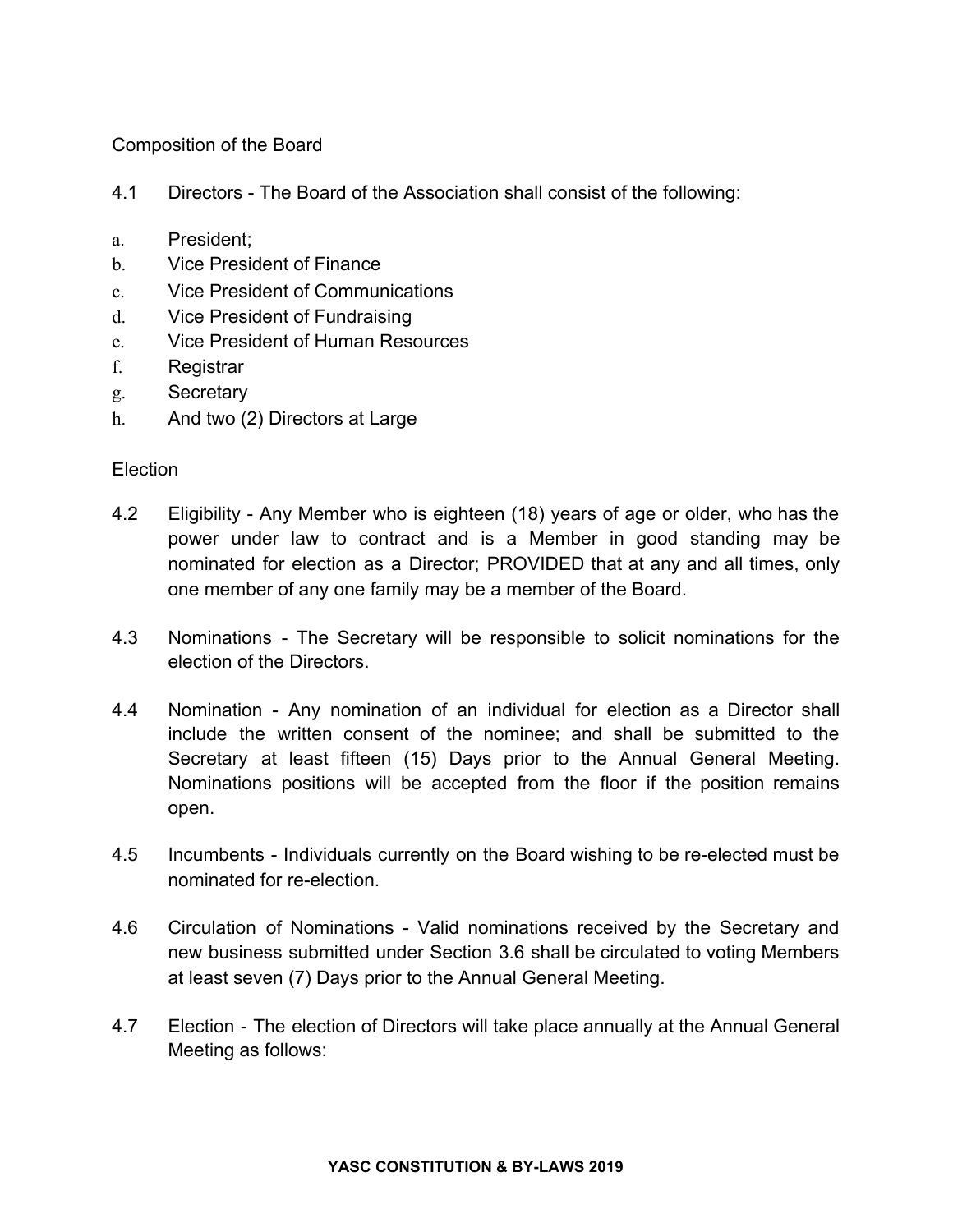- a. The Vice President of Finance, Vice President of Fundraising, Secretary and one (1) Director at Large, if any, will be elected by the membership at the Annual General Meeting held in odd numbered years.
- b. The President, Vice President of Communications, Vice President of Human Resources, Registrar, and one (1) Director at Large, if any, will be elected by the membership at the Annual General Meeting held in even numbered years.
- 4.8 Decision Elections will be decided by a majority vote of the Members in accordance with the following:
	- a. One Valid Nomination Winner declared by acclamation.
	- b. Two or More Valid Nominations Winner is the nominee receiving the greatest number of votes. In the case of a tie, the nominee receiving the fewest votes will be deleted from the list of nominees and a second vote will be conducted. If there continues to be a tie and more than two nominees, the nominee receiving the fewest votes will be deleted from the list of nominees until their remains only two nominees or a winner is declared. If only two nominees remain and there continues to be a tie, the winner will be decided by the Board by resolution.
- 4.9 Terms Elected Directors will serve terms of two years and will hold office until their successors have been duly elected in accordance with these Bylaws, unless they resign, or are removed from or vacate their office.

Resignation and Removal of Directors

- 4.10 Resignation A Director may resign from the Board at any time by presenting his or her Written Notice of resignation to the Board. This resignation will become effective the date on which the request is approved by the Board. Where a Director who is subject to a disciplinary investigation or action of the Association resigns, that Director will nonetheless be subject to any sanctions or consequences resulting from the disciplinary investigation or action.
- 4.11 Vacate Office The office of any Director will be vacated automatically if:
	- a) The Director is found by a court to be of unsound mind,
	- b) The Director becomes bankrupt,
	- c) The Director is not a Member; or
	- d) The Director dies.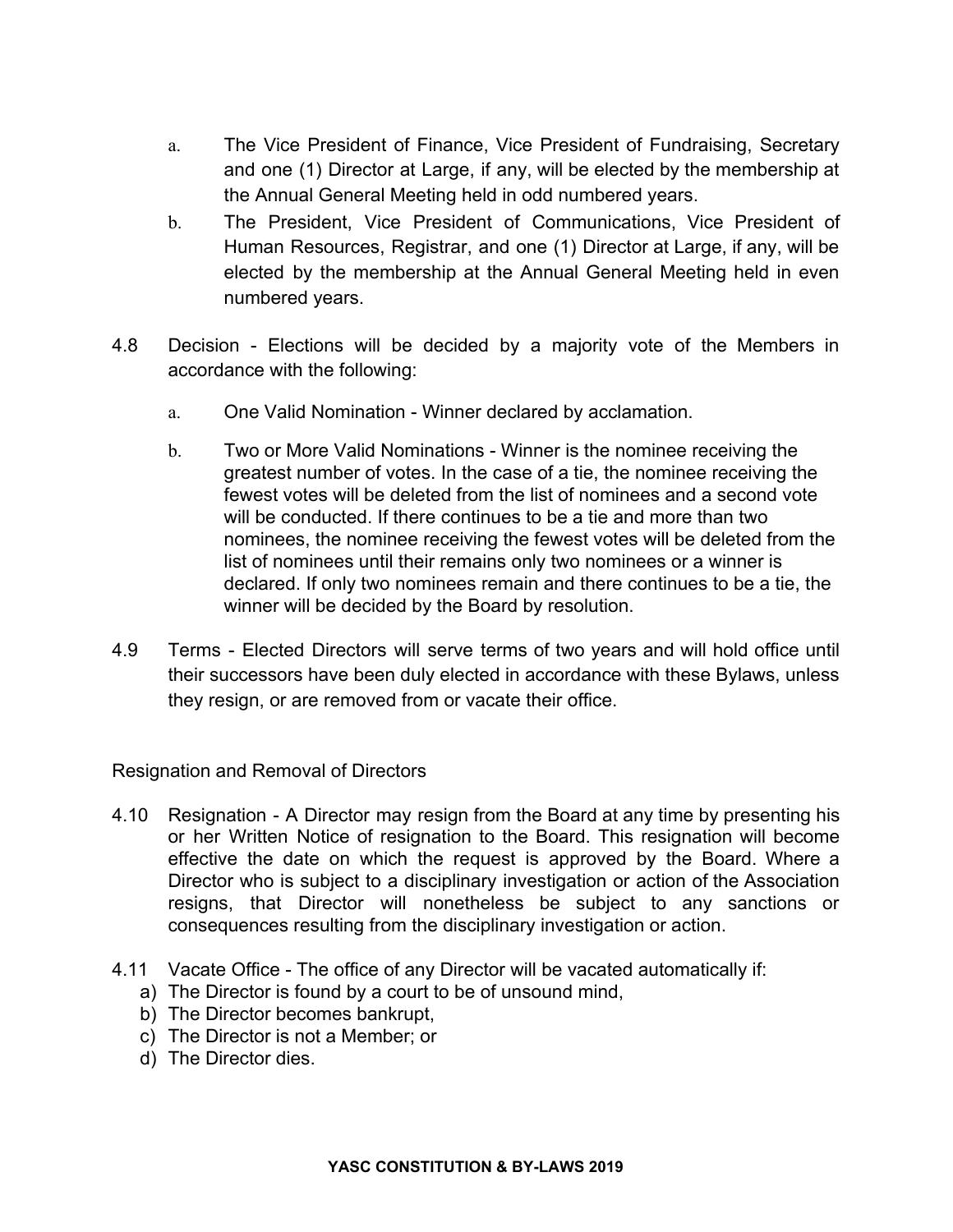4.12 Removal - A Director may be removed by two-thirds vote of the voting Members present at an Annual General Meeting or Special Meeting, provided the Director has been given Fifteen (15) Days written notice and the opportunity to be present and to be heard at such meeting.

Filling a Vacancy on the Board

4.13 Vacancy - Where the position of a Director becomes vacant for whatever reason and there is still a quorum of Board Members, the Board will appoint a qualified individual to fill the vacancy for the remainder of the vacant position's term of office.

Meetings of the Board

- 4.14 Call of Meeting The meetings of the Board will be held at any time and place as determined by a majority of the Board or the President.
- 4.15 Notice Written notice, served other than by mail, of Board Meetings will be given to all Directors at least forty-eight (48) hours prior to the scheduled meeting. Notice served by mail will be sent at least fourteen (14) Days prior to the meeting. No Notice of a meeting of the Board is required if all Directors waive notice, or if those absent consent to the meeting being held in their absence.
- 4.16 Number of Meetings The Board will hold a minimum of four (4) meetings per year.
- 4.17 Quorum At any meeting of the Board, quorum will be determined by dividing the number of Directors holding office by two, and adding one, if number of Directors holding office is even, and by adding one to the number of Directors holding office, and dividing by two, if the number of Directors holding office is odd.
- 4.18 Voting Each Director is entitled to one vote. Voting will be by a show of hands, orally or via email unless a majority of Directors present request a secret ballot. Resolutions will be passed by a majority of the votes cast in favor of the resolution. In the event of a tie, the President is entitled to a second vote to decide the resolution.
- 4.19 Closed Meetings Meetings of the Board will be closed to Members and the public except by invitation of the Board.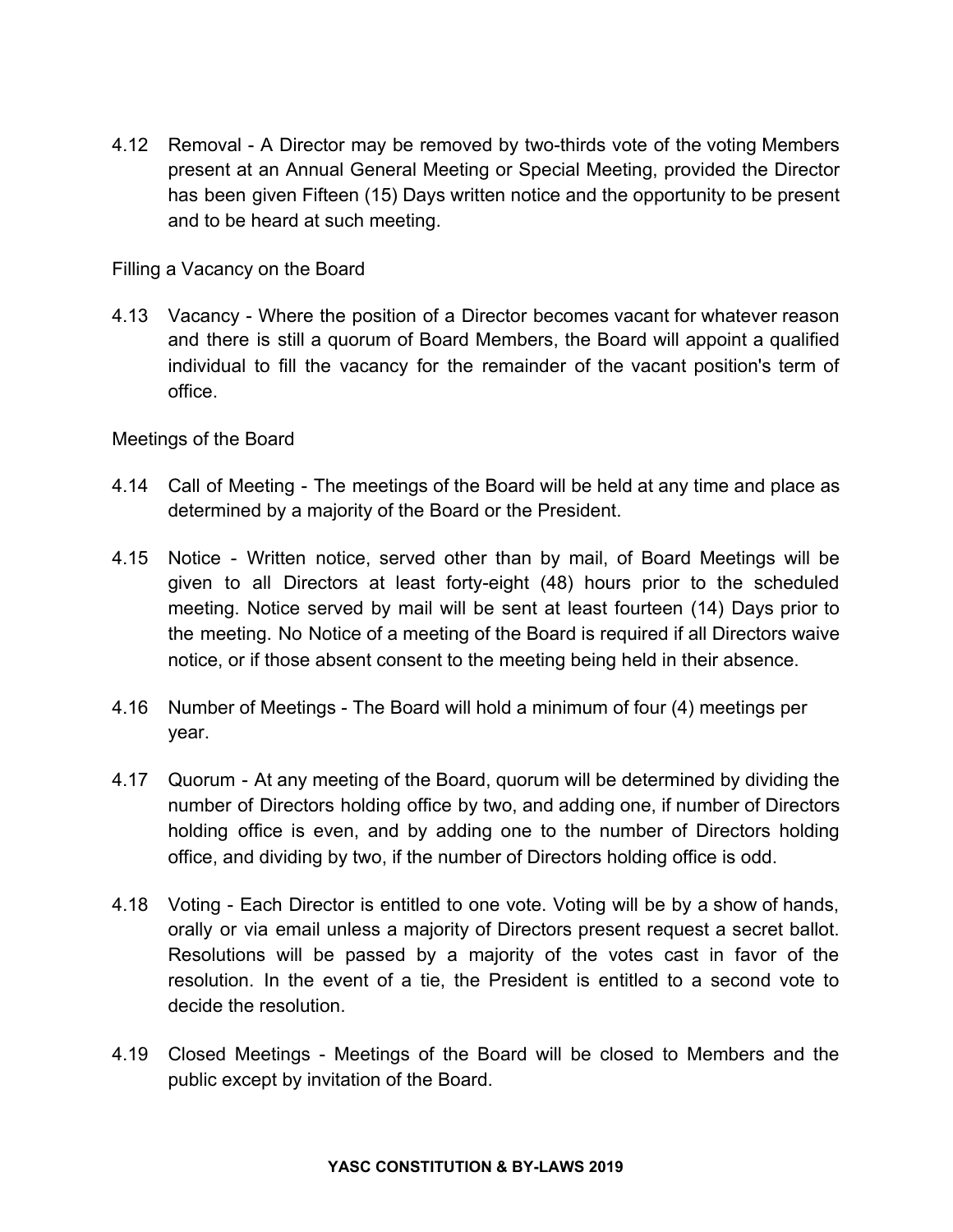4.20 Meetings by Telecommunications - A meeting of the Board may be held by telephone conference call or by means of other telecommunications technology. Any Director who is unable to attend a meeting may participate in the meeting by telephone or other telecommunications technology. Directors who participate in a meeting by telephone or other telecommunications technology are considered to have attended the meeting.

#### Powers of the Board

- 4.21 Powers of the Association Except as otherwise provided in these Bylaws, the Board has the powers of the Association and may delegate any of its powers, duties and functions.
- 4.22 Managing the Affairs of the Association The Board may make policies, procedures, and manage the affairs of the Association in accordance with these Bylaws.
- 4.23 Discipline The Board may make policies and procedures relating to discipline of Members, and will have the authority to discipline Members in accordance with such policies and procedures.
- 4.24 Dispute Resolution The Board may make policies and procedures relating to the management of disputes within the Association and all disputes will be dealt with in accordance with such policies and procedures.
- 4.25 Employment of Persons The Board may employ or engage under contract such persons, as it deems necessary to carry out the work of the Association. The Board has the sole discretion to determine all the conditions of employment, including salaries, for all employees of the Association.
- 4.26 Borrowing Powers The Board may borrow money upon the credit of the Association, as it deems necessary.

#### **ARTICLE V OFFICERS AND COMMITTEE**

5.1 Composition - The Officers will be comprised of the President, Vice President of Finance, Registrar, Vice President of Communications, Vice President of Fundraising, Vice President of Human Resources, Secretary and a maximum of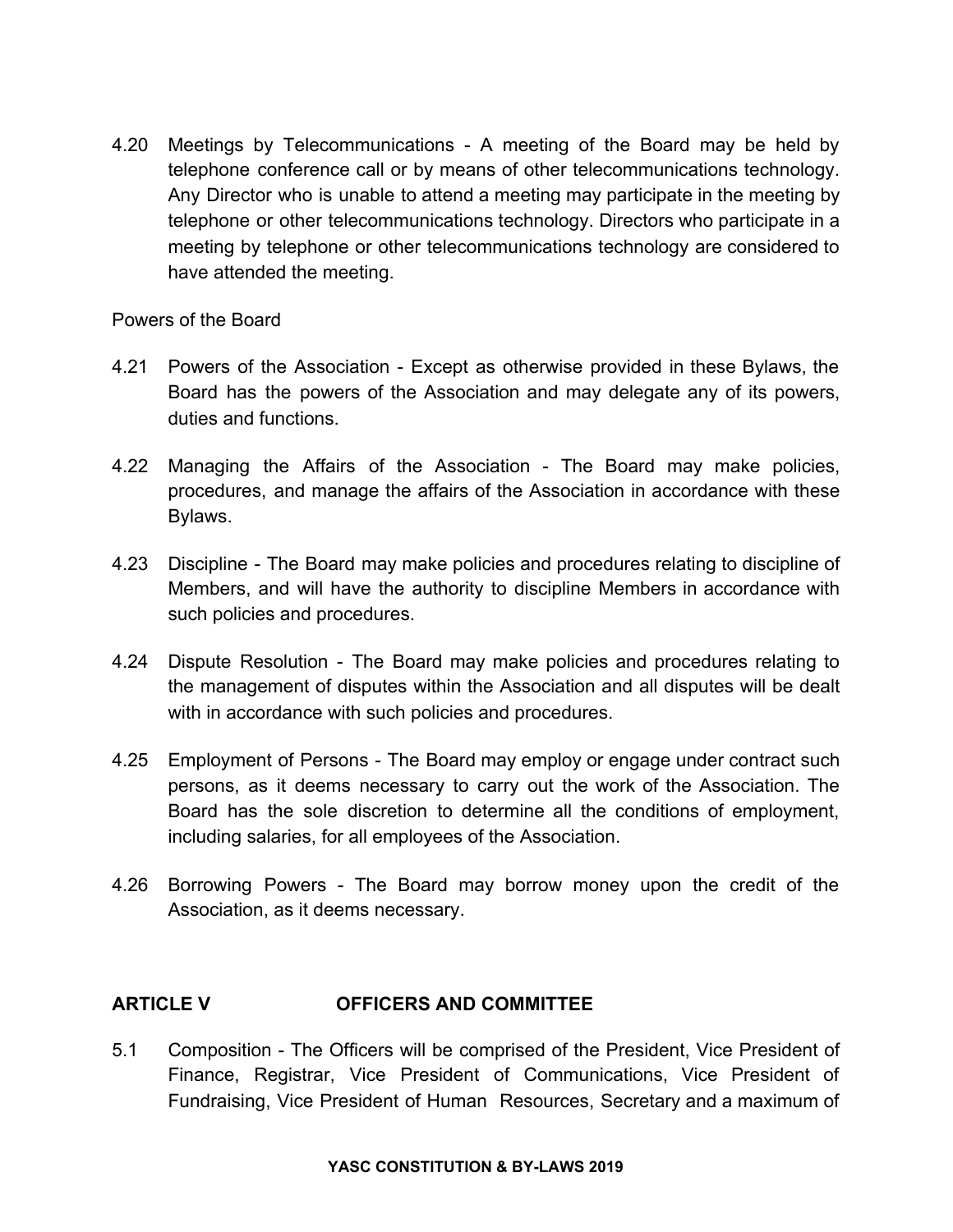two Directors at Large. All officers of the Association must submit a satisfactory Criminal Records Check as a condition of holding office.

- 5.2 Duties The duties of Officers are as follows:
	- a) The President will be responsible for the general supervision of the affairs and operations of the Association, will preside at the Annual and General Meetings of the Association and at meetings of the Board and the Executive Committee, will be the official spokesman of the Association, oversee and supervise office staff and will perform such other duties as may from time to time be established by the Board.
	- b) The Vice President of Finance will attend all meetings of the Board, will keep proper accounting records; will cause to be deposited all monies received by the Association in the Association's bank account, will supervise the management and disbursement of funds of the Association, when required will provide the Board with an account of financial transactions and the financial position of the Association, will prepare annual budgets, and will perform such other duties as may from time to time be established by the Board.
	- c) The Registrar will attend all meetings of the Board and be responsible for all swimmers registrations, meet entries and Association's sanctions.
	- d) The Secretary will attend all meetings of the Board and be responsible for the documentation of all amendments to the Association's Constitution and Bylaws, will ensure that all official documents and records of the Association are properly kept, cause to be recorded the minutes of all meetings of Members, the Board and Committees of the Association and will perform such other duties as may from time to time be established by the Board.
	- e) The Vice President of Human Resources will attend all meetings of the Board and be responsible for recruiting and hiring, determining employment policies, drafting employment contracts, handling employee grievances and complaints, and for workplace health and safety.
	- f) The Vice President of Fundraising will attend all meetings of the Board and be responsible for running club-based and swimmer-based fundraising programs, including managing of fundraising accounts and tracking individual athlete fundraising.
	- g) The Vice President of Communications will attend all meetings of the Board and be responsible for all Member communications, new releases, advertising, and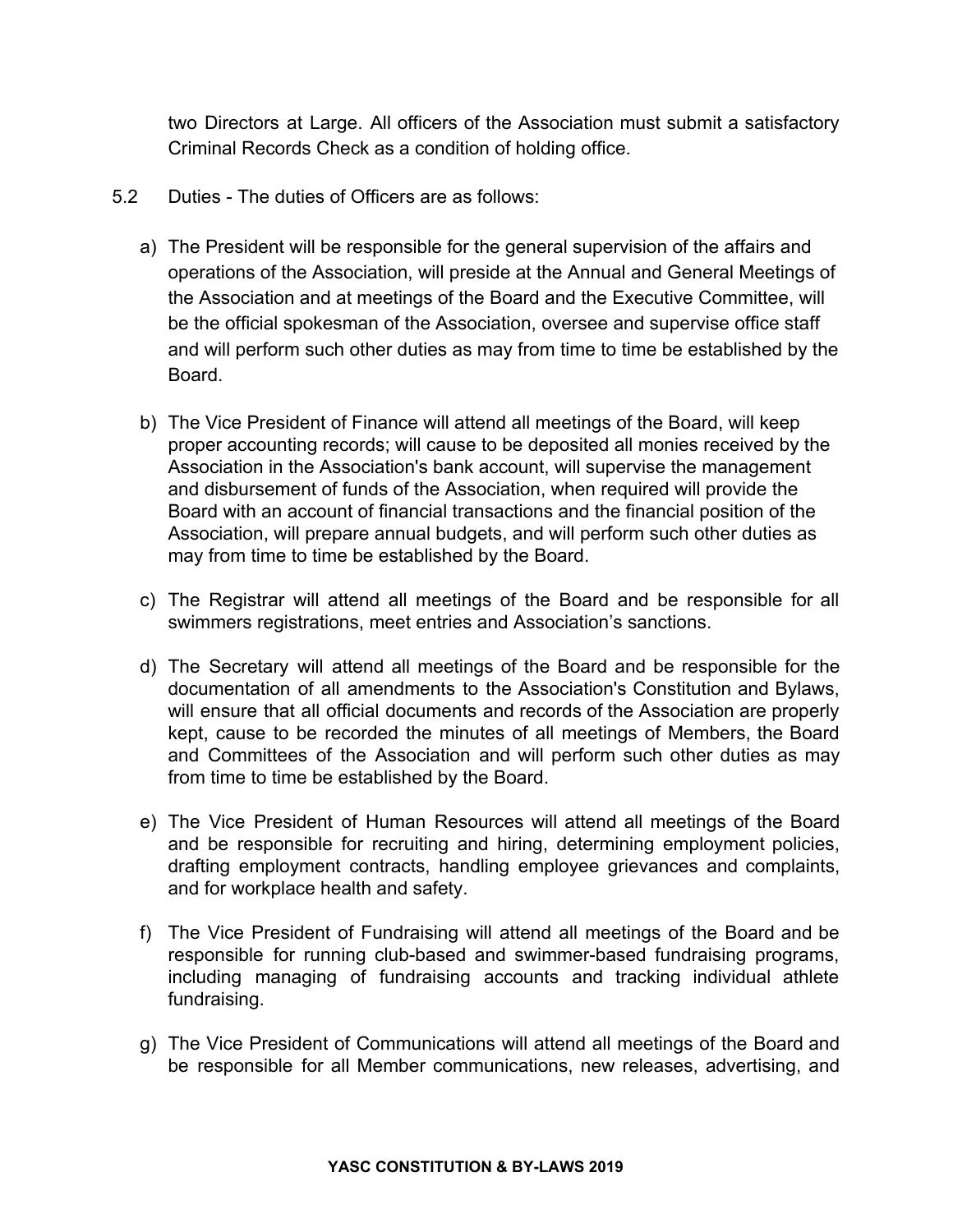internet presence for the Association, and will perform such other duties as may from time to time be established by the Board.

- h) Directors at Large who will attend all the meetings of the Board, and will perform such duties as may from time to time be established by the Board.
- 5.3 Removal An Officer may be removed by Special Resolution of the voting Members in a meeting, provided the Officer has been given notice and the opportunity to be present and to be heard at the meeting where such a Special Resolution is put to a vote.

#### **Committees**

- 5.4 Appointment of Committees The Board may appoint such committees as it deems necessary for managing the affairs of the Association and may appoint members of committees or provide for the election of members of committees, may prescribe the duties of committees, and may delegate to any committee any of its powers, duties, and functions except where prohibited by these Bylaws.
- 5.5 Quorum A quorum for any committee will be the majority of its voting members.
- 5.6 Terms of Reference The Board may establish the terms of reference and operating procedures for all Committees, and may delegate any of its powers, duties or functions to any Committee.
- 5.7 Vacancy when a vacancy occurs on any Committee, the Board may appoint a qualified individual to fill the vacancy for the remainder of the Committee's term.
- 5.8 President Ex-officio The President will be an ex-officio (non-voting) member of all Committees of the Association.
- 5.9 Removal The Board may remove any member of any Committee.

#### Remuneration

5.10 No Remuneration - All Directors, Officers and members of Committees will serve their term of office without remuneration except for reimbursement of expenses as approved by the Board.

Conflict of Interest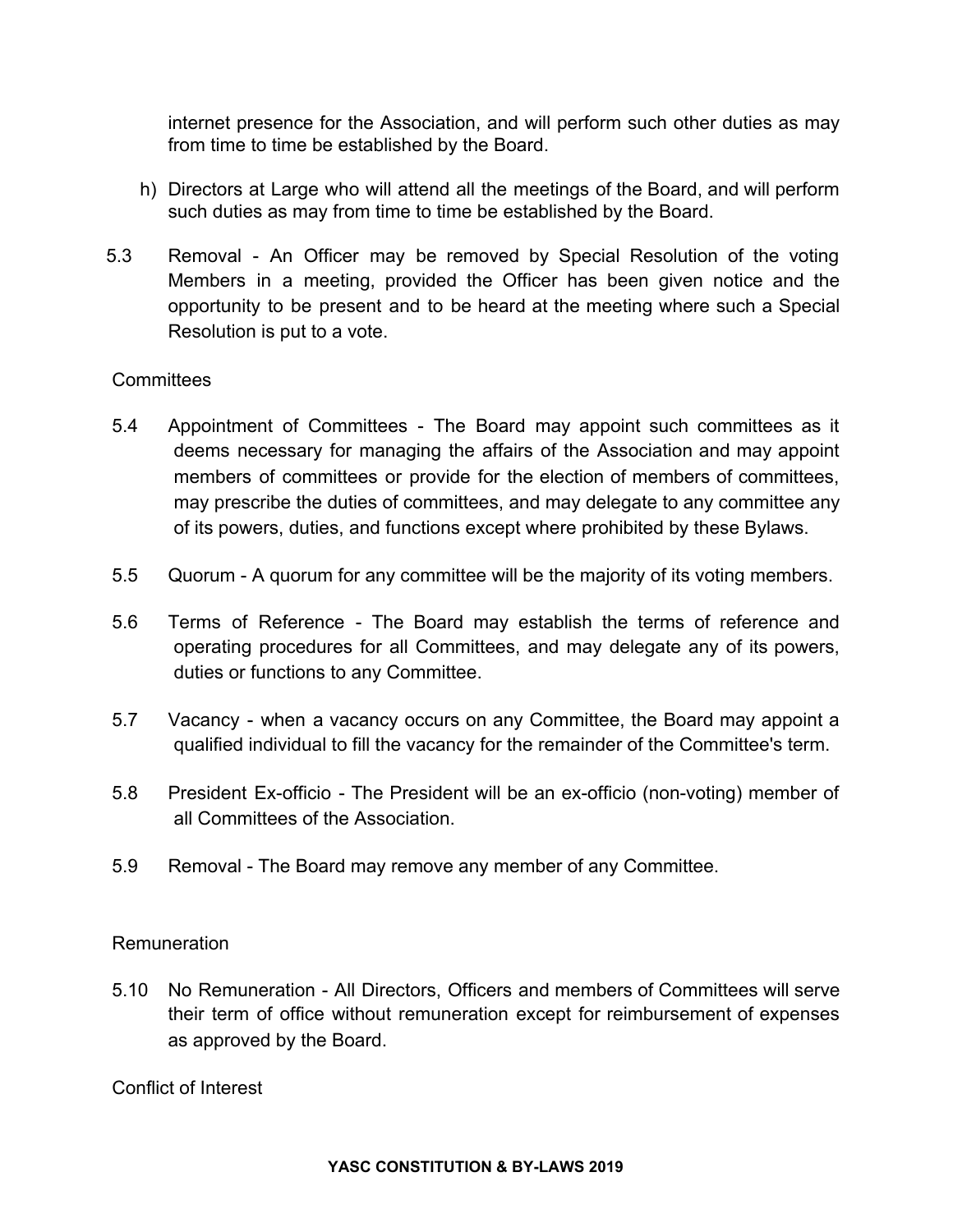5.11 Conflict of Interest - A Director, Officer or a member of a committee who has an interest, or who may be perceived as having an interest in a proposed contract or transaction with the Association will disclose fully and promptly the nature and extent of such interest to the Board or Committee, as the case may be, will refrain from voting or speaking in debate on such contract or transaction; will refrain from influencing the decision on such contract or transaction.

#### **ARTICLE VI FINANCE AND MANAGEMENT**

- 6.1 Fiscal Year The fiscal year of the Association will be July 1 to June 30th, or such other period as the Board may from time to time determine.
- 6.2 Bank The banking business of the Association will be conducted at such financial institution as the Board may designate.
- 6.3 Auditors At each Annual General Meeting the Members will appoint an auditor to audit the books, accounts and records of the Association. The auditor will hold office until the next Annual Meeting. The auditor will not be an Employee or a Director of the Association.
- 6.4 Books and Records The necessary books and records of the Association required by these Bylaws or by applicable law will be necessarily and properly kept.
- 6.5 The books and records of the Association may be inspected by any Member at the Annual General Meeting, or at any time upon giving reasonable notice and arranging a time satisfactory to the Vice President of Finance having charge of the same, with the exception of paid staff. Each member of the Executive shall, at all times, have access to such books and records.
- 6.6 The minutes of proceedings at meetings of Members, and the documents and registers of the Association, shall, at the place or places where they are kept, be open to inspection by the Members.
- 6.7 Signing Authority All written agreements and financial transactions entered into in the name of the Association will be signed by a minimum of two individuals of the Board as decided by the Board members. The Board may authorize other persons to sign on behalf of the Association.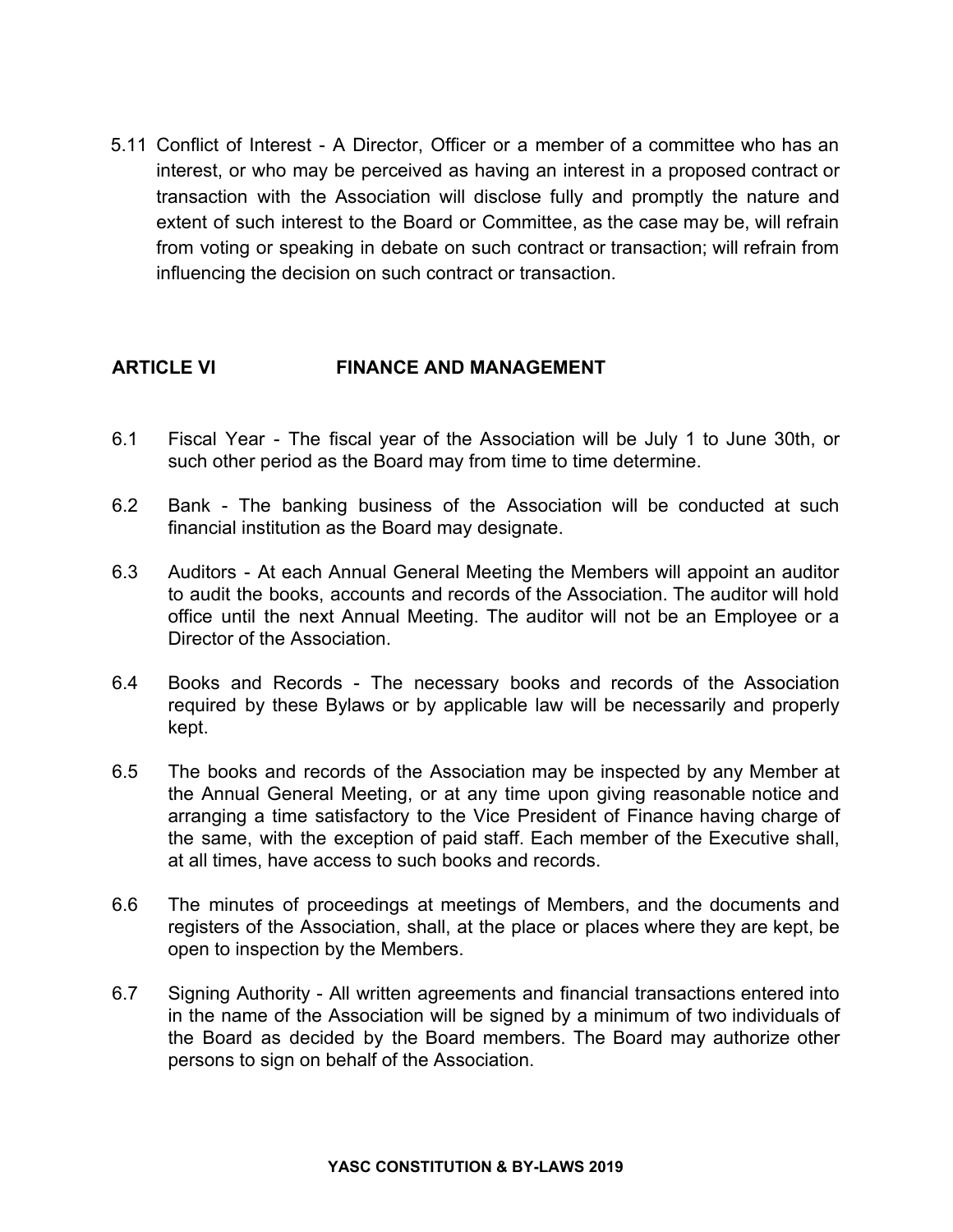- 6.8 Prior to spending or committing to the use of any surplus or reserve funds, whether accumulated in the current year or in prior years, the Executive shall notify the Members of the amount and the purpose of the proposed expenditure, and shall give Members 7 days to request either an open forum meeting with the Executive, or that the President call a special meeting of Members, before such expenditures can be made or committed. In the event that an open forum meeting or a special meeting is requested by any Member, such meeting shall be held before such expenditures can be made or committed.
- 6.9 Prior to completing or committing to an extraordinary expenditure of more than five thousand dollars (\$5,000), whether paid at once or by installment, the Executive shall notify the Members of the amount and the purpose of the proposed expenditure, and shall give the Members 7 days to request either an open forum meeting with the Executive, or that the President call a special meeting of Members before such expenditure can be made or committed. For this paragraph, an extraordinary expenditure shall be an expenditure that has not been set out in the Association's proposed budget for the then current year, and is not part of a recurring operating expenses such as salaries, pool rentals, equipment purchases or repairs and meet fees, and shall include increases in budgeted amounts.
- 6.10 Large Expenditures Expenditures of the Association over ten thousand dollars (\$10,000) will be pre-approved by the Members by resolution at a Special Meeting called for such purpose.
- 6.11 Property The Association may acquire, lease, sell, or otherwise dispose of securities, lands, buildings, or other property, or any right or interest therein, for such consideration and upon such terms and conditions as the Board may determine.
- 6.12 All expenses incurred by Directors or Members shall be approved by a majority vote of the Executive board, and all said expenses in excess of \$250 must be pre-approved by the Board. All Expenses incurred by Executive or Members on behalf of the Association must be submitted for payment to the Vice President of Finance with appropriate documentation (e.g.: receipts). The Association is not responsible for unauthorized expenses.

#### **ARTICLE VII AMENDMENT OF BYLAWS**

7.1 These Bylaws may only be amended, revised, repealed or added by a two-thirds affirmative vote of the Members present at a properly constituted Annual General Meeting or Special General Meeting, provided that all Members are given proper Notice under Section 3.4, containing all proposed changes to Bylaws.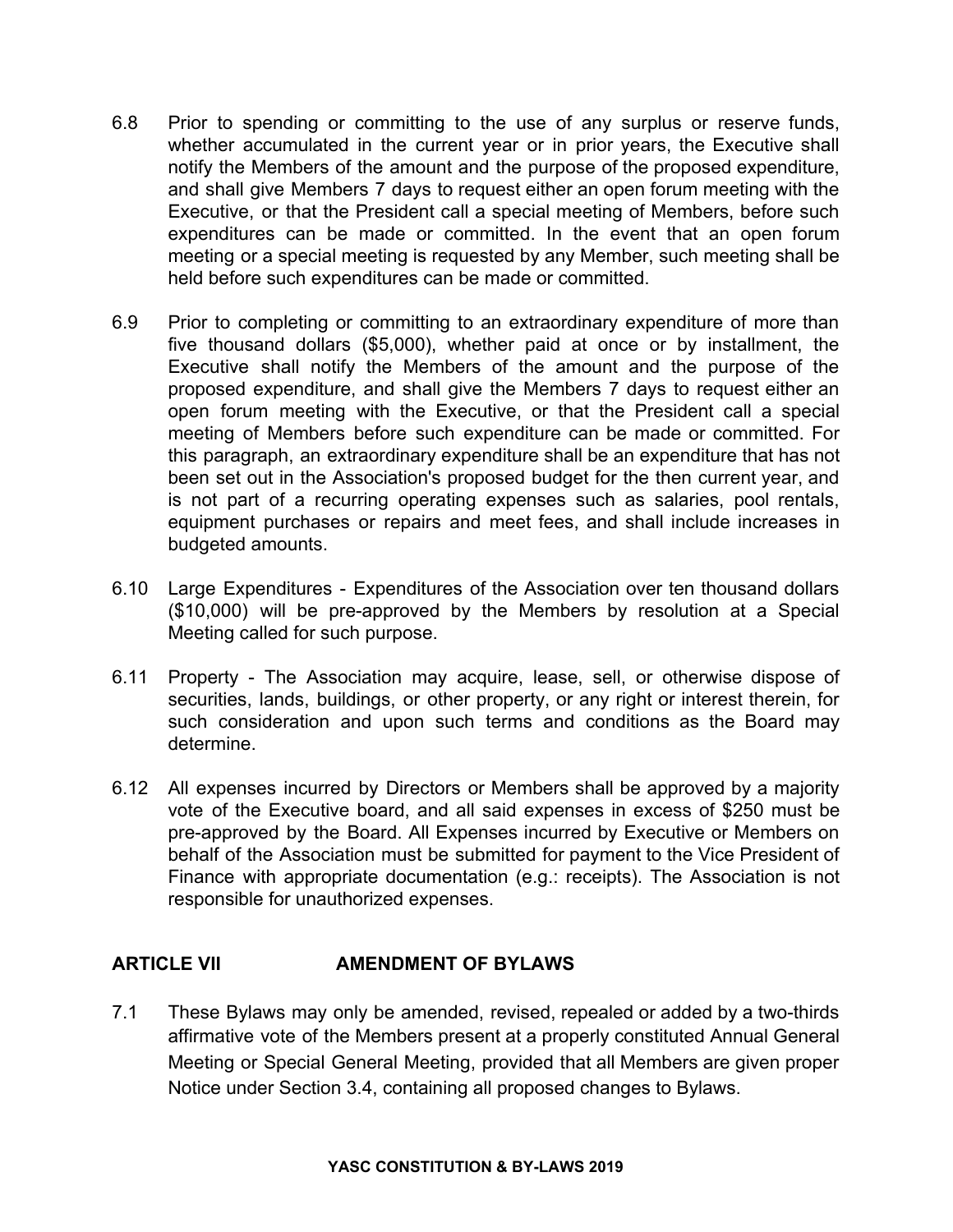#### **ARTICLE VIII NOTICE**

- 8.1 Written Notice In these Bylaws, written notice will mean notice which is hand-delivered or provided by mail, fax, electronic mail or courier to the address of record of the Association, Director or Member, as the case may be.
- 8.2 Date of Notice The effective date of any Written Notice shall be:
	- a. where the notice is hand-delivered, delivered electronically, or by courier, the Day after which the Written Notice is received; and
	- b. where the Written Notice is delivered by ordinary mail, five Days after the date the letter is postmarked.
- 8.3 Error in Notice The accidental omission to give notice of a Meeting of the Directors or the Members, the failure of any Director or Member to receive notice, or an error in any notice that does not affect its substance will not invalidate any action taken at the Meeting.

#### **ARTICLE IX DISSOLUTION**

9.1 Dissolution - Upon the dissolution of the Association, any funds or assets remaining after paying all debts will be distributed to one or more organization with similar objectives as the Association as determined by the Board.

#### **ARTICLE X INDEMNIFICATION**

- 10.1 Will Indemnify The Association will indemnify and hold harmless out of the funds of the Association each Director and Officer, their heirs, executors and administrators from and against any and all claims, demands, actions or costs which may arise or be incurred as a result of occupying the position or performing the duties of a Director or Officer.
- 10.2 Will Not Indemnify The Association will not indemnify a Director or Officer or any other person for acts of fraud, dishonesty, or bad faith.
- 10.3 Insurance The Association will, at all times, maintain in force such directors and the Board may approve officers liability insurance.